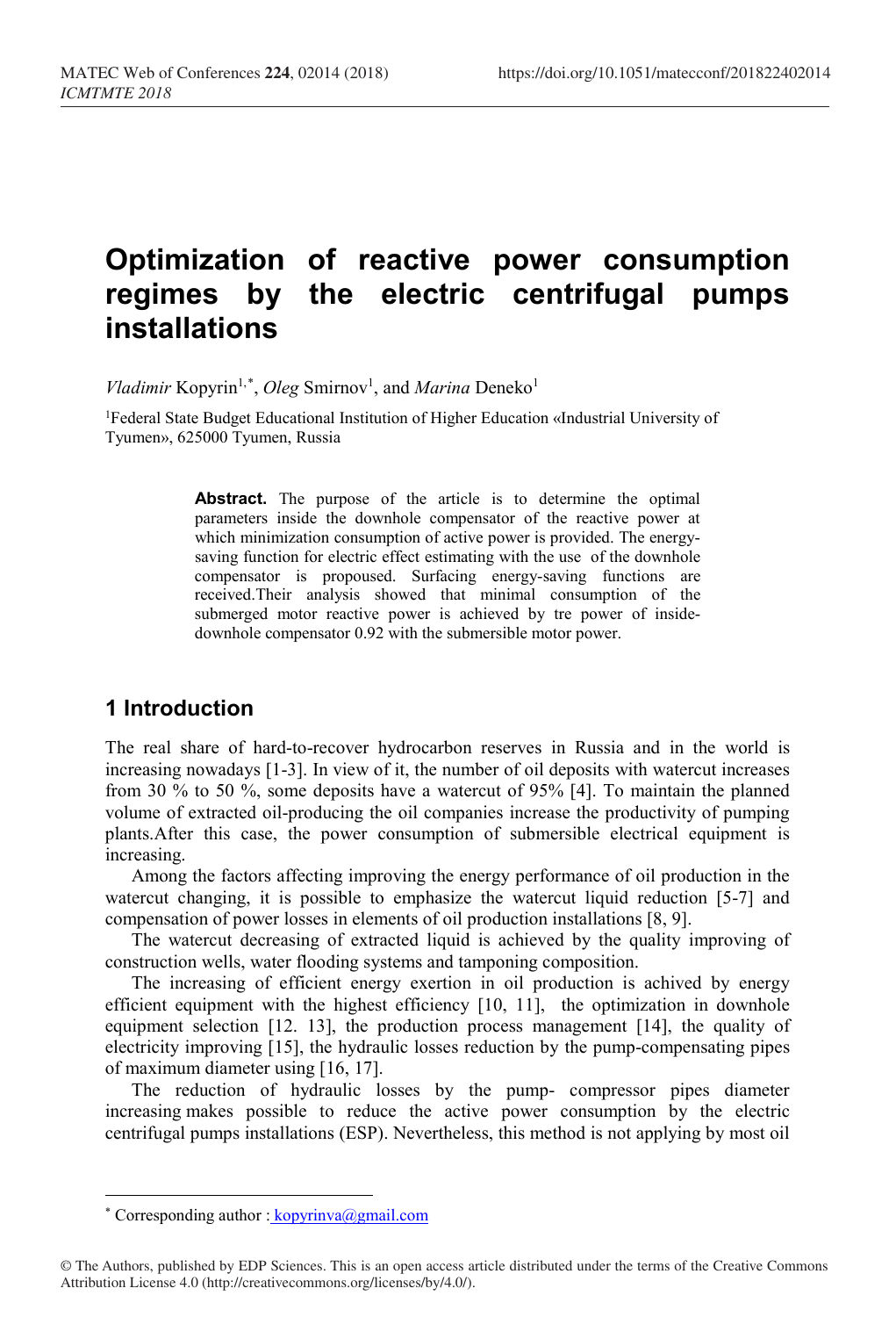producing companies as it is the high risk of the power cable damage and the reduction of the annular space.

The use of submersible asynchronous electric motors (SEM) with the increased voltage allows to rise the energy efficiency of oil production by reducing active power losses in the conductive elements of the electrical complex (ETC) ESP.This technical solution is mainly used for engines rated power up to 70 kW [8]. This is due to the fact that the increase in the nominal power of SEM leads to a "basic" rise in the nominal voltage, which is not always possible with use of existing windings insulating materials. The problem of rising the "basic" nominal voltage remains relevant for submersible electric motors with nominal power over 70 kW.

At the operation of electric centrifugal pump installations at high-rate wells (flow rate above 150 m3 / day) the consumed active power of the SEM can reach 200 kW or more, and operating currents vary from 50 A to 130 A [10, 13]. When the ESP operates, the power factor lies within the range 0.7-0.85 at the nominal load and can be reduced to 0.5- 0.7 with underloads.The power factor is determined mainly by the power factor of the SEM. During the operation, the actual power factor of the submersible asynchronous electric motors is lower than the nominal value. This is due to the fact,that selected equipment works in non-optimal working areas.

Developed technical devices for reactive power compensation can be installed only on the surface. Nevertheless, this solution does not allow to compensate reactive power in ESP power cables, the length of which can reach 3500 m. This leads to increasing the cables cross-section and to the high losses of power in them up to 15%.

The publication purpose is the consumption optimization of reactive power modes by the installation of electric centrifugal pumps and determining the optimum parameters of the reactive power downhole compensators.

#### **2 Materials and methods**

The considered electrotechnical complex ESP has a power source (tires of the complete transformer substation are 10/0.4 kV); control station, power transformer, cable line, submersible asynchronous electric motor and downhole reactive power compensator (DRPC).

The active power is *Рi*, consumed by the ESP. It is expended on useful work performance by submersible electric motor and loss in conductive elements of electrotechnical complex. It also depends on the power of submersible electric motor and reactive power of the compensating system:

$$
P_i = P_m + \sum \Delta P = P_m + \Delta P_T + \Delta P_{CL} + \Delta P_m, \qquad (1)
$$

where  $P_m$  – is an active power consumed by the submerged electric motor;  $\Delta P_T$ ,  $\Delta P_{CI}$ ,  $\Delta P_m$  – is the loss of active power in the transformer, cable line and submersible electric motor.

Taking into account the change in the installation location of the compensating device (inside the well), the function  $E<sub>E</sub>$ , characterizing the energy-saving effect from the introduction of downhole compensator is proposed to be defined as the ratio of the received consumed active power –  $P_{new}$  to planned –  $P_{planned}$ :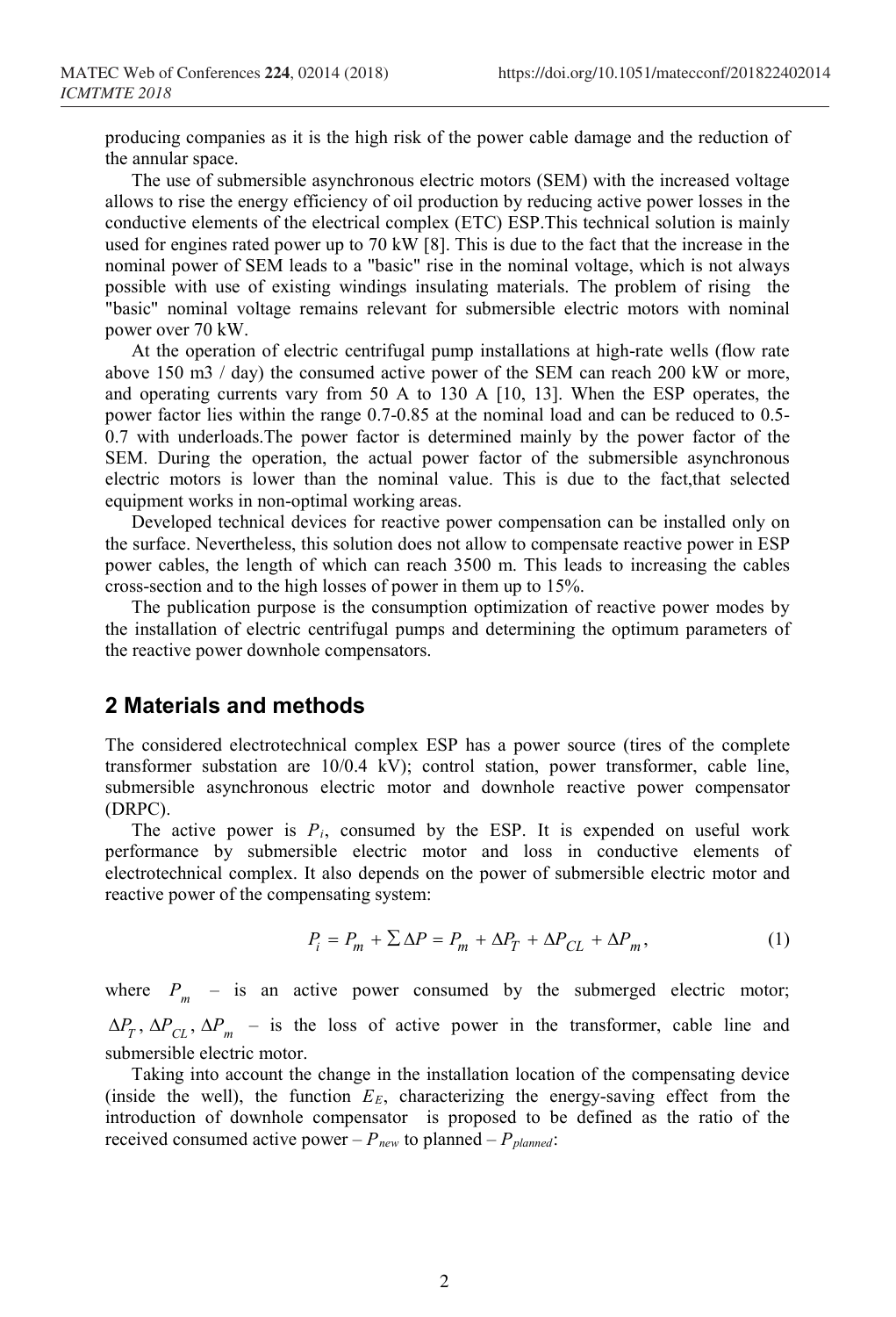$$
E_E(P_m; \cos \varphi_c) = 1 - \frac{P_{new}(P_m; \cos \varphi_c)}{P_{planned}(P_m; \cos \varphi_c)},
$$
\n(2)

where  $\cos \varphi$  – is required circuit power factor.

The optimality criterion is formulated for solving the optimization problem. This criterion  $P_{new} \rightarrow \text{min}$  reflects the minimization of the ESP consumed active power, with taking into account the loss of active power in the electrical technical complex, depending on the downhole compensator power factor.

In this study, the power range of the submerged electric motors is from 100 kW to 250 kW.

The analysis of the ESP energy performance showed that the average value of the power factor submersible asynchronous electric motors is 0.735 in some oil companies installations. This circumstance is due to the fact that the average load factor of the SEM is 0.65. Therefore, the power factor of the SEM is  $cos\varphi_m=0.735$  for calculating the required DRPC power.

The losses of active power in the power transformer are determined by the expression:

$$
\Delta P_T = 3 \cdot i_T^2 \cdot \left( R_{1T} + R'_{2T} \right),\tag{3}
$$

where  $i_T$  – is the current, flowing through the transformer windings;  $R_{1T}$ ,  $R'_{2T}$  – is an active and reduced active resistance of the primary and the secondary windings of the power transformer.

The equivalent active resistance of the power transformer are determined by the expression:

$$
R'_{eqT} = R_{1T} + R'_{2T} = \frac{\Delta P_{hc} \cdot U_{h,nom}^2 \cdot 10^3}{S_{nom}^2},
$$
 (4)

where  $\Delta P_{hc}$  – is a short-circuit losses, kW;  $U_{h,nom}$  – nominal voltage of the highest transformer stage, kV;  $S_{nom}$  – total transformer power, kVA.

The cable line consists of a main power cable and an extension cable connected to it. Losses of the active power in the cable line are determined by the expression:

$$
\Delta P_{CL} = 3 \cdot i_{CL}^2 \cdot R_{CL},\tag{5}
$$

where  $i_{CL}$  – is the current flowing by cable line;  $R_{CL}$  – active resistance of the currentcarrying conductors in the cable line.

The active resistance of the current-carrying conductors in the cable lines is determined by the expression:

$$
R_{CL} = 10^3 \cdot \rho \cdot \left(\frac{l_1}{S_1} + \frac{l_2}{S_2}\right) \cdot \left[1 + 0.004 \cdot (T - 20)\right],\tag{6}
$$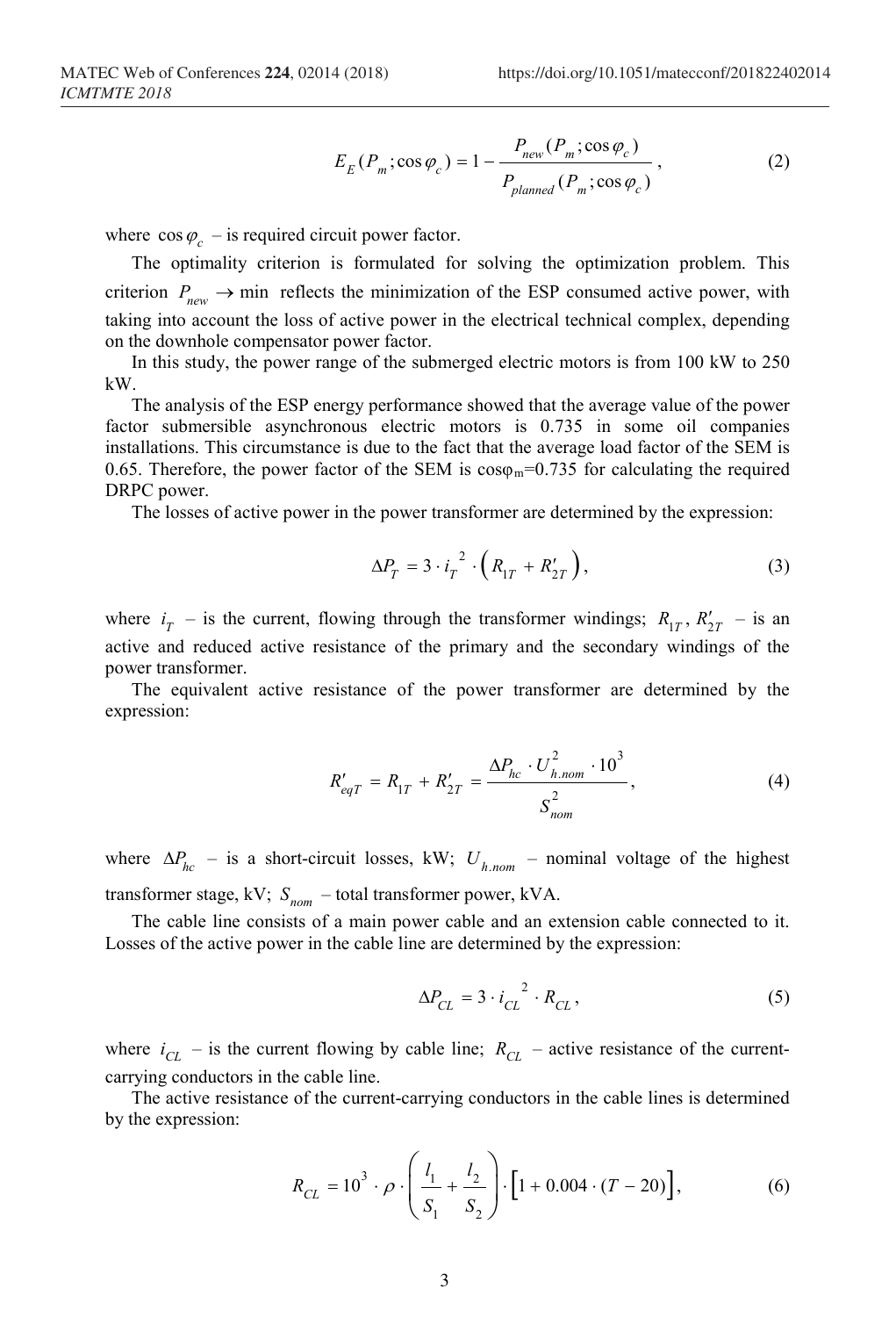where  $\rho$  – is the conductor resistivity at 20 °C, for copper  $\rho = 0.0172 \Omega \cdot \text{mm}^2/\text{m}$ ;  $l_1, l_2$  –

is the length of the main cable and extension cable, respectively, km;  $S_1$ ,  $S_2$  – is the crosssection of the current-conducting core of the main cable and of the extension cable accordingly, mm<sup>2</sup>; T – the temperature of the current-conducting cores of the cables, <sup>o</sup>C.

The temperature of the most heated section of the cable line is assumed as the rated temperature of the current-conducting cable cores. If the cross-section of the currentconducting cores of the main cable and the extension cable is not differ more than by one order (for example,  $16 \text{ mm}^2$  and  $10 \text{ mm}^2$ ), then the active resistance of the cable line core is calculated as for the main cable.

The required power of the downhole compensator is proposed to determine by the expression:

$$
Q_{DRPC} = P_{m,nom} \cdot \left( \sqrt{\frac{1}{\cos^2 \varphi_m} - 1} - \sqrt{\frac{1}{\cos^2 \varphi_c} - 1} \right). \tag{7}
$$

The limitation of the required network power factor  $0.80 \le \cos \varphi_c \le 1$  is propoused for optimal parameters determination of the reactive power downhole compensator.

#### **3 Results**

The submersible electric motor is supplied with the power from transformer brand TMPN-250/3 in the analyzed electrtechnical complex ESP. Its passport data are given in Table 1.

| Power<br>kVA | <b>Stresses</b><br>combination,<br>kV |                | Scheme and<br>group of<br>winding | Loss, kVA |                         | Voltage s.c.,<br>$\frac{0}{0}$ | No-load<br>current, |
|--------------|---------------------------------------|----------------|-----------------------------------|-----------|-------------------------|--------------------------------|---------------------|
|              | High<br>voltage                       | Low<br>voltage | connection                        | Idle      | <b>Short</b><br>circuit |                                | $\frac{0}{0}$       |
| 250          | 2.5                                   | 0.4            | $y_n/y-0$                         | 0.65      | 3.7                     | 6.0                            | C. I                |

**Table 1.** Technical characteristics of the transformer TMPN-250/3.

The length of the cable lines of ESP suppling can be 3500 m and reservoir fluids temperatures about 150 °C because of nowadays increasing share of hard-to-recover hydrocarbon reserves. Therefore, to evaluate the effect of cable line length to the amount of energy-saving effect  $E_E$ , the cable length range is assumed to be 1500 m, 2000 m, 2500 m, 3000 m, 3500 m. The brand cable KPBP with copper cores was chosen as the power cable. The temperature of the reservoir fluid is assumed to be 70  $^{\circ}$ C. Surfaces of the energy saving functions  $E<sub>E</sub>$  are shown in Fig.1.

#### **4 Discussion**

The surface analysis (Fig.1) showed that the maximum value of the energy saving function  $E<sub>E</sub>$  is achieved with  $cos\varphi$ <sup> $=$ </sup> 1 for all changes of the submersible asynchronous electric motors power, the lengths and cross sections of cable lines. At  $cos\varphi_c=1$  the optimum value of the reactive downhole compensator power is  $0.92 \cdot P_{m,nom}$  with the accepted average power factor SEM 0.735. For example, with ESP equipped by the submersible electric motor with a power of 200 kW, by the cable line length of 2500 m with the conductor cross-section of 16 mm2 and the intersquitted power compensator of 184 kvar, the energy savings settlement parameter is 7.7 %.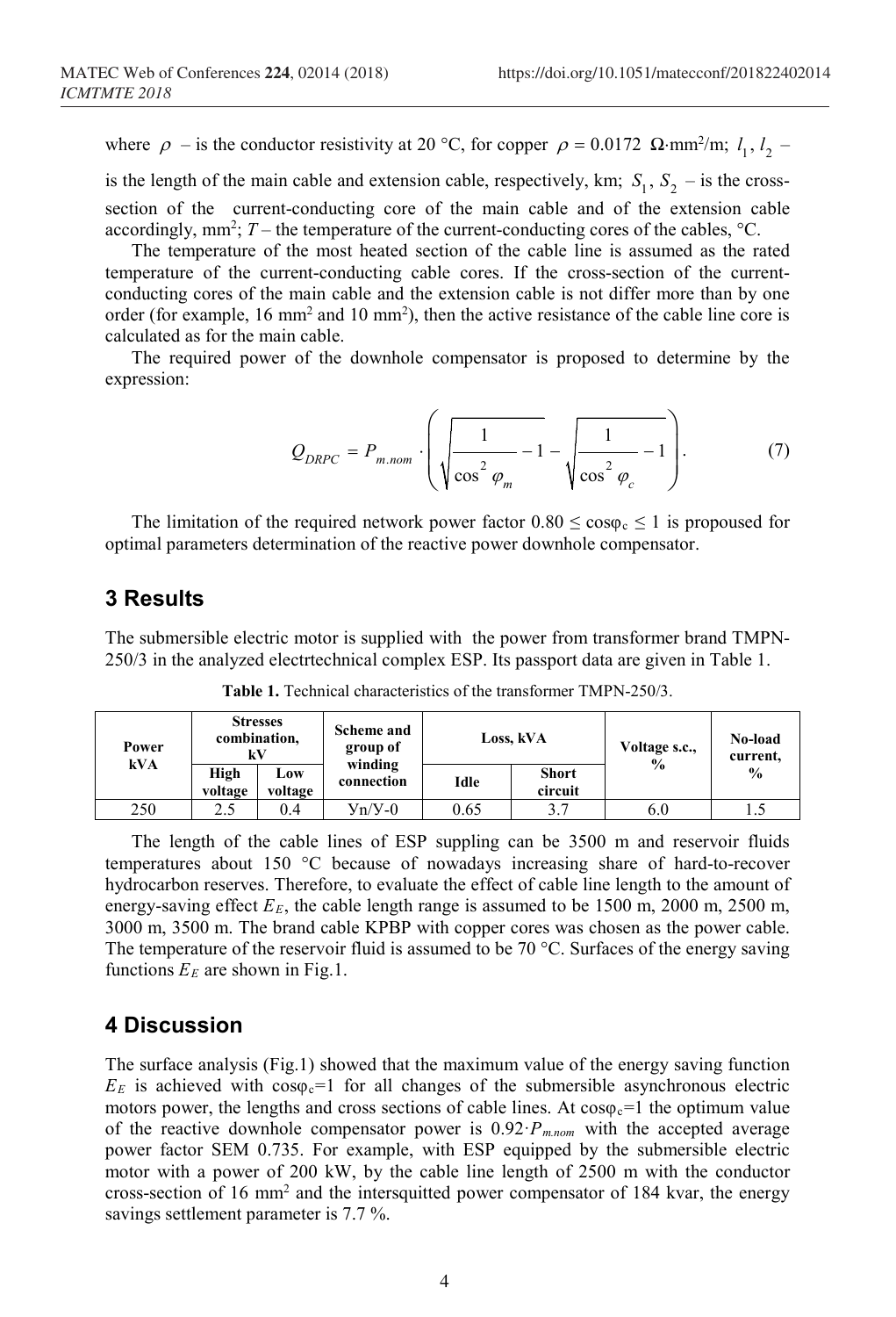

**Fig. 1.** Surfaces of the energy saving functions  $E_E(P_m; cos \varphi_c)$ : a)  $S_{CL} = 16$  mm<sup>2</sup>; b)  $S_{CL} = 21,5$  mm<sup>2</sup>; c) *SCL*=25 mm2; d) *SCL*=35 mm2.

# **5 Conclusions**

The optimum value of the downhole compensator reactive power is 0.92·Pд.ном with an average PED power factor of 0.735. Estimated energy-saving effect ЭР with the reactive power downhole compensating varies from 1.4 % to 11.8 % depending on the capacity of the submersible electric motor, cable line length and its section.

## **References**

- 1. V.G. Martynov, A.I. Ipatov, M.I. Kremenetsky, D.N. Gulyaev, V.M. Krichevsky, *Development of geophysical and hydrodynamic monitoring on transition to the development of hard-to-recover oil reserves*, Oil industry, No **3**. pp. 106-109 (2014)
- 2. I.G. Yashchenko, *Difficult extracted oil: physical and chemical properties and the ecological consequences of their extraction*, Exposition of Oil and Gas, No **l**. pp. 30- 35 (2014)
- 3. O.V. Smirnov, A.E. Kozyaruk, K.V. Kuskov, A.L. Portnyagin, A.V. Safonov, *Use of electroprocessing for increasing oil recovery*, Izvestiya Vuzov. Oil and Gas, No **5**. pp. 67-73 (2015)
- 4. F.S. Salimov, *Involvement in the development of poorly drained, hard-to-recover oil reserves by changing directions of hydraulic fracturing*, Exposition of Oil Gas, No **6**. pp. 47-51 (2017)